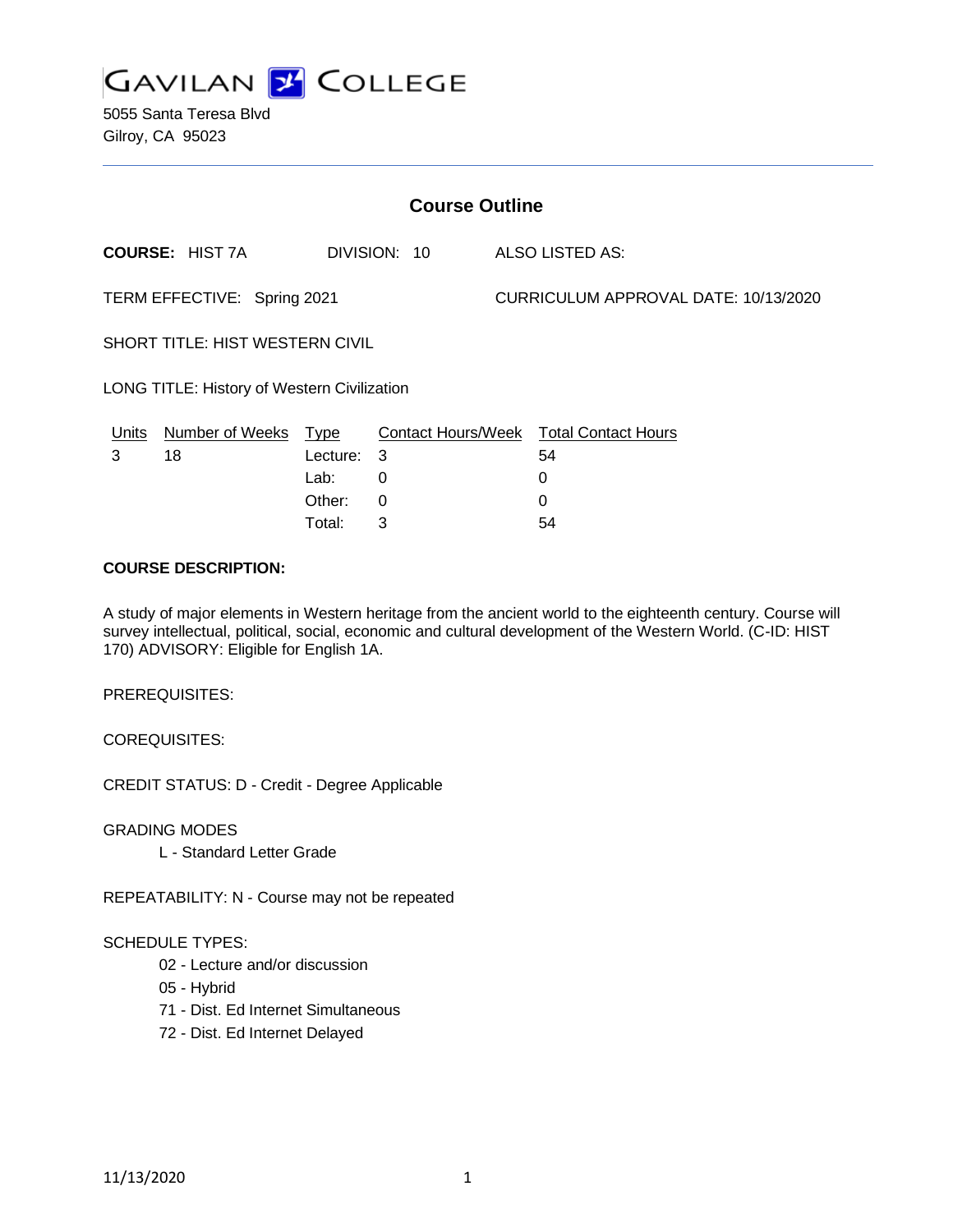# **STUDENT LEARNING OUTCOMES:**

1. Trace the development of various Western ideals and human institutions, and assess the extent that society was changed, benefited or damaged by them.

Measure of assessment: written exam, oral report, role playing, project, and/or written homework Year assessed, or planned year of assessment: 2013

Semester: Spring

2. Analyze various approaches taken in Western civilizations to questions of individual vs. community rights, free-will vs. pre-ordination, and empire vs. independent government.

Measure of assessment: written exam, oral report, role playing, project, and/or written homework Year assessed, or planned year of assessment: 2013

Semester: Spring

This SLO addresses cultural diversity: true

3. Research and assess issues related to religious development and social stratification.

Measure of assessment: written exam, oral report, role playing, project, and/or written homework Year assessed, or planned year of assessment: 2013

# **CONTENT, STUDENT PERFORMANCE OBJECTIVES, OUT-OF-CLASS ASSIGNMENTS**

Curriculum Approval Date: 10/13/2020 **DE MODIFICATION ONLY**

3 Hours

CONTENT: Assess the advances made during the Paleolithic Age. Discuss the meaning of civilization. Under what conditions did it emerge? Compare the terms culture and civilization. Discuss the advances of science made by Near Eastern civilization. Discuss the elements of Near Eastern civilization which were passed on to Western civilization.

STUDENT PERFORMANCE OBJECTIVES (SPO): Students will be able to contrast early Near Eastern and Western civilizations and to identify major elements of human civilization and culture.

OUT-OF-CLASS ASSIGNMENTS: Reading, essay-style homework

Chapter 1, Perry, et al; Anthony, David. W. "Shards of Speech," The Sciences. January/February, 1996.;

and "The Epic of Gilgamesh" in Gregory, Candace. Documents of Western Civilization, Vol. 1: to 1715 (6th Edition). Wadsworth Publishing, 2005.

3 Hours

CONTENT: Discuss how the Hebrew view of God represented a revolutionary break with Near Eastern religious thought. Discuss the Hebrew view of women and the significance on western history. Discuss the role of the prophets in Hebrew history. What is the enduring significance of their achievement?

SPO: Students will examine various religious and social structures and the types of societies that produced and were produced by them.

OUT-OF-CLASS ASSIGNMENTS: Reading, essay homework

Chapter 2, Perry, et al.

3 Hours

CONTENT: Compare the main features of Minoan and Mycenaean civilizations. Discuss the reasons Homer has been called "the shaper of Greek civilization". Discuss the contradictions between Athenian democratic ideals and Athenian imperialism. Why did no such contradiction exist for Athenians?

SPO: Students will analyze and contrast Greek civilization and its development.

OUT-OF-CLASS ASSIGNMENTS: Reading, essay homework

Chapter 3, Perry, et al.;

Critical Response: 2-3 page type written response assessing material form Plato, "The Republic," in Gregory, Candace. Documents of Western Civilization, Vol. 1 : to 1715 (6th Edition). Wadsworth Publishing, 2005.; and Kyrtatas, Dimitris. "The Athenian Democracy and Its Slaves," History Today. February, 1994.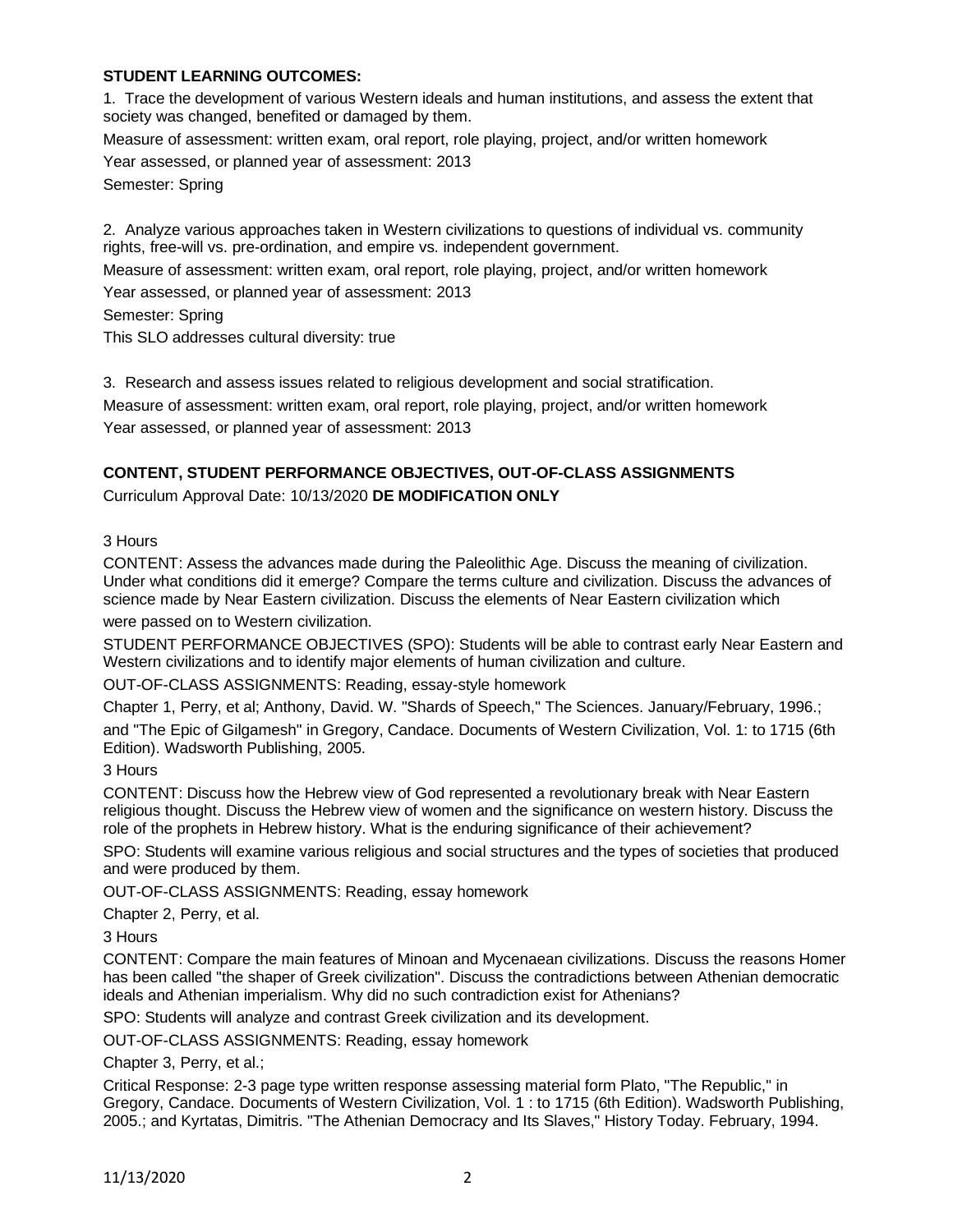3 Hours

CONTENT: Discuss the achievement of the Ionian philosophers. Analyze the educational value of the Socratic dialogue. Explain how Aristotle both criticized and accepted Plato's theory of ideas

SPO: Students will critically examine philosophical ideas and their influence.

OUT-OF-CLASS ASSIGNMENTS: Reading and homework:

Chapter 4, Perry, et al.; Aristotle. "Politics," in Gregory, Candace. Documents of Western Civilization, Vol. 1: to 1715 (6th Edition). Wadsworth Publishing, 2005.

Research Project Proposal: Research topic with abstract and list of at least 8 properly cited sources. 3 Hours

CONTENT: Describe the basic differences between the Hellenic and Hellenistic ages. Hellenistic science stood on the threshold of the modern world. Differentiate between the epicurean, Stoic, Skeptic and Cynic prescriptions for achieving happiness.

SPO: Students will enumerate and evaluate Hellenic and Hellenistic contributions to the modern world.

OUT-OF-CLASS ASSIGNMENTS: Reading, essay homework, and/or library research.

Chapter 5, Perry, et al.; Arrian, "Alexander the Great," in Gregory, Candace. Documents of Western Civilization, Vol. 1: to 1715 (6th Edition). Wadsworth Publishing, 2005.

3 Hour

CONTENT: Describe the outcome of the patrician-plebeian conflict which took place at the beginning of the fifth century B.C. Analyze the reasons for the collapse of the Roman republic. Identify parallels between the collapse of the Roman Republic and the downfall of Athens.

SPO: Students will assess conflicts leading from social innovation to imperial collapse, and compare societies which underwent these conflicts.

OUT-OF-CLASS ASSIGNMENTS: Reading, essay homework.

Chapter 6, Perry, et al.; Livy, "Roumulus and Remus, " in Gregory, Candace. Documents of Western Civilization, Vol. 1: to 1715 (6th Edition). Wadsworth Publishing, 2005.

3 Hours

CONTENT: Assess how the Roman world completed and/or failed to complete the trend toward cosmopolitanism and universalism that had emerged during the Hellenistic Age." Analyze the spiritual, military, political, and economic reasons for the decline of the Roman Empire.

SPO: Students will assess the impact of various factors upon a civilization's longevity.

OUT-OF-CLASS ASSIGNMENTS: reading, essay homework, and/or library research.

Chapter 7, Perry, et al.; "The Deeds of Augustus," in Gregory, Candace. Documents of Western Civilization, Vol. 1: to 1715 (6th Edition). Wadsworth Publishing, 2005.

Annotated Bibliography: Detailed annotations of at least 4 academic sources that will be used in research paper.

3 Hours

CONTENT: Discuss the relationship of early Christianity to Judaism. Evaluate the factors which contributed to the triumph of Christianity in the Roman Empire. Compare and contrast the world-views of early Judaism, paganism, Christianity and classical humanism

SPO: Students will differentiate between religious doctrines and explain socio-economic and other factors in the successes and failures of various religions.

OUT-OF-CLASS ASSIGNMENTS: Reading, essay homework and/or library research.

Critical Response: 2-3 page type written response assessing material from Chapter 8, Perry, et al.; White, Meyers and Michael L. White. "Jews and Christians in a Roman World," Archaeology, March/April, 1989. 3 Hours

CONTENT: Discuss the long-term influence of Byzantium on world history. Describe major institutions of the Byzantium empire. Discuss the factors which led to the decline of the Muslim empire. Describe the causes and effects of the breakup of Charlemagne's empire.

SPO: Students will demonstrate understanding of Byzantium values and contributions.

OUT-OF-CLASS ASSIGNMENTS: Reading, essay homework and/or library research.

Chapter 9, Perry, et al.; Meilser, Stanley. "The Golden Age of Andalusia Under the Muslim Sultans," Smithsonian. August 1992.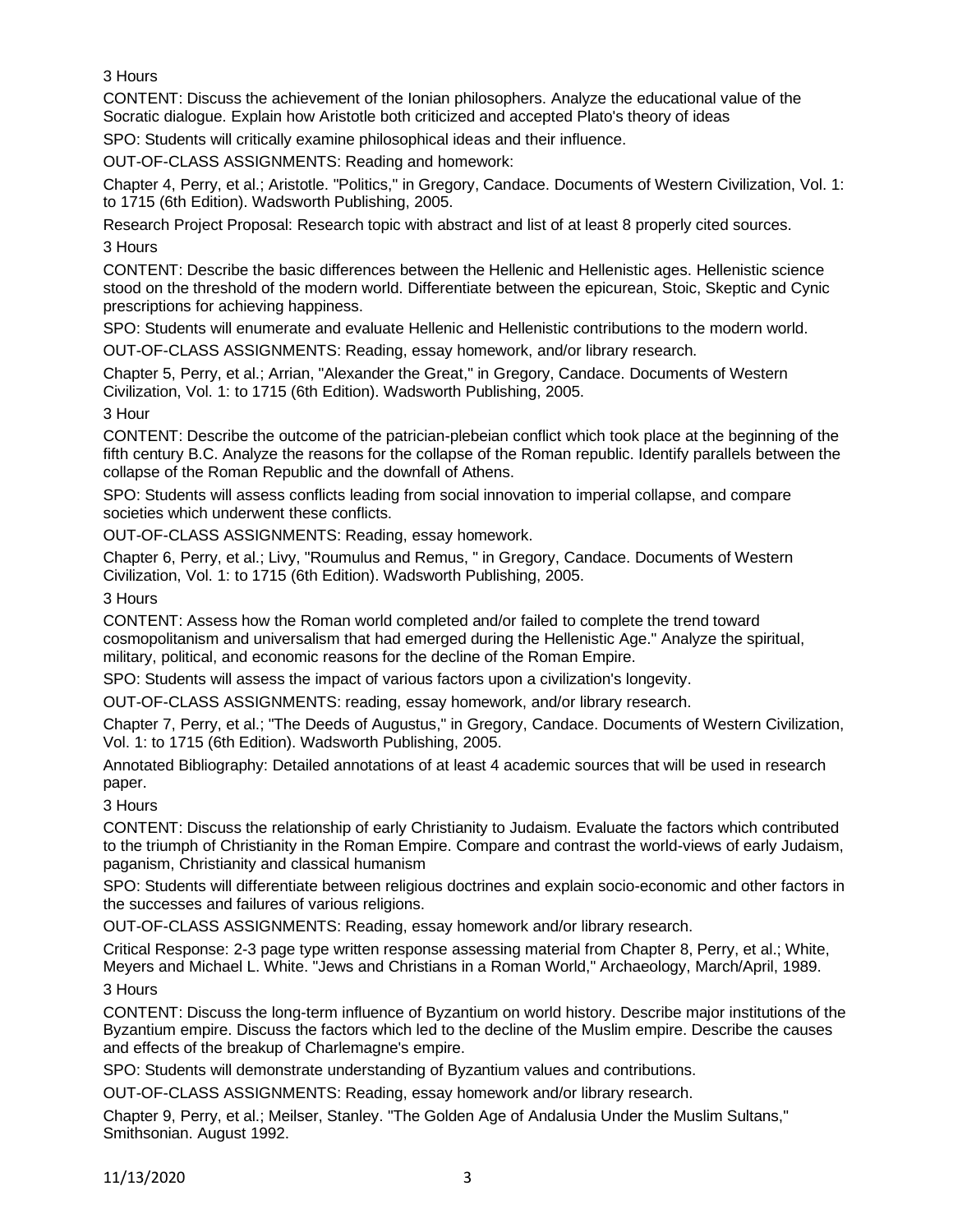# 6 Hours

CONTENT: Explain the significance of William the Conqueror, common law, Magna Carta, and Parliament. Explain why Germany did not achieve unity during the Middle Ages. Illustrate how the High Middle Ages showed many signs of recovery and vitality. Compare and contrast medieval universities with universities today. Describe the essential features of the medieval view of the universe, and contrast it to the contemporary view of the universe? Discuss Middle Age contributions to the growth of technology and science.

SPO: Students will evaluate factors, cultures in penetrating new lands. Students will relate the development of institutions to the development of ideas in the Middle Ages.

OUT-OF-CLASS ASSIGNMENTS: Reading, essay homework, and/or library research.

Chapter 10, Perry, et al.

3 Hours

CONTENT: Identify and explain the historical significance of the Babylonian Captivity, Great Schism, and Conciliar Movement. Summarize the legacy of the Middle Ages to the modern world. Compare the characteristic outlook of the Middle Ages to that of the modern age.

SPO: Students will trace the development of modern institutions and ideas.

OUT-OF-CLASS ASSIGNMENTS: Reading, essay homework, and/or library research.

Chapter 12, Perry, et al.; "Letter of Henry IV to Gregory VII," in Gregory, Candace. Documents of Western Civilization, Vol. 1: to 1715 (6th Edition). Wadsworth Publishing, 2005.

3 Hours

CONTENT: Define the renaissance as a cultural, economic, social, and intellectual phenomenon. Locate and explain the spread of Renaissance ideals. Describe the connection between the Renaissance and the Middle Ages. Explain what special conditions gave rise to the Italian renaissance? Explain why the Renaissance is considered the departure from the Middle Ages and the beginning of modernity. Select aspects of modern life rooted in Renaissance contributions.

SPO: Students will demonstrate understanding of the origins and effects of the Renaissance.

OUT-OF-CLASS ASSIGNMENTS: reading, essay homework, and/or library research.

Critical Response; 2-3 page type written response assessing material from Chapter 13, Perry, et al.; Plumb, J.H. "Women of the Renaissance," in The Italian Renaissance. Houghton Mifflin Company. 1985. 3 Hours

CONTENT: Explain how Luther's theology marked a break with the church. Why did many Germans become followers of Luther? Discuss Calvin's major ideas and achievements Explain how the Reformation differed in England and in Germany, and contrast the legacy it left in each.

SPO: Explain and evaluate the Reformation.

OUT-OF-CLASS ASSIGNMENTS: Reading, essay homework, and/or library research.

Chapter 14, Perry, et al.; "Luthers's Ninety-Five Theses," in Gregory, Candace. Documents of Western Civilization, Vol. 1: to 1715 (6th Edition). Wadsworth Publishing, 2005.

3 Hours

CONTENT: Compare Spanish and Portuguese overseas expansion in terms of motives, areas of expansion, and the character of the two empires. Assess the role of the church in empire-establishment. Describe how and why relationships between elites and common people began to change in the sixteenth century, and with what result?

SPO: Assess shifting economic forces as a force for national expansionism.

OUT-OF-CLASS ASSIGNMENTS: Reading, essay homework, and/or library research.

Chapter 15, Perry, et al.; Tolson, Jay. "The Paris Bibles and the Making of a Medieval Information Revolution," Civilization. January/February, 1996.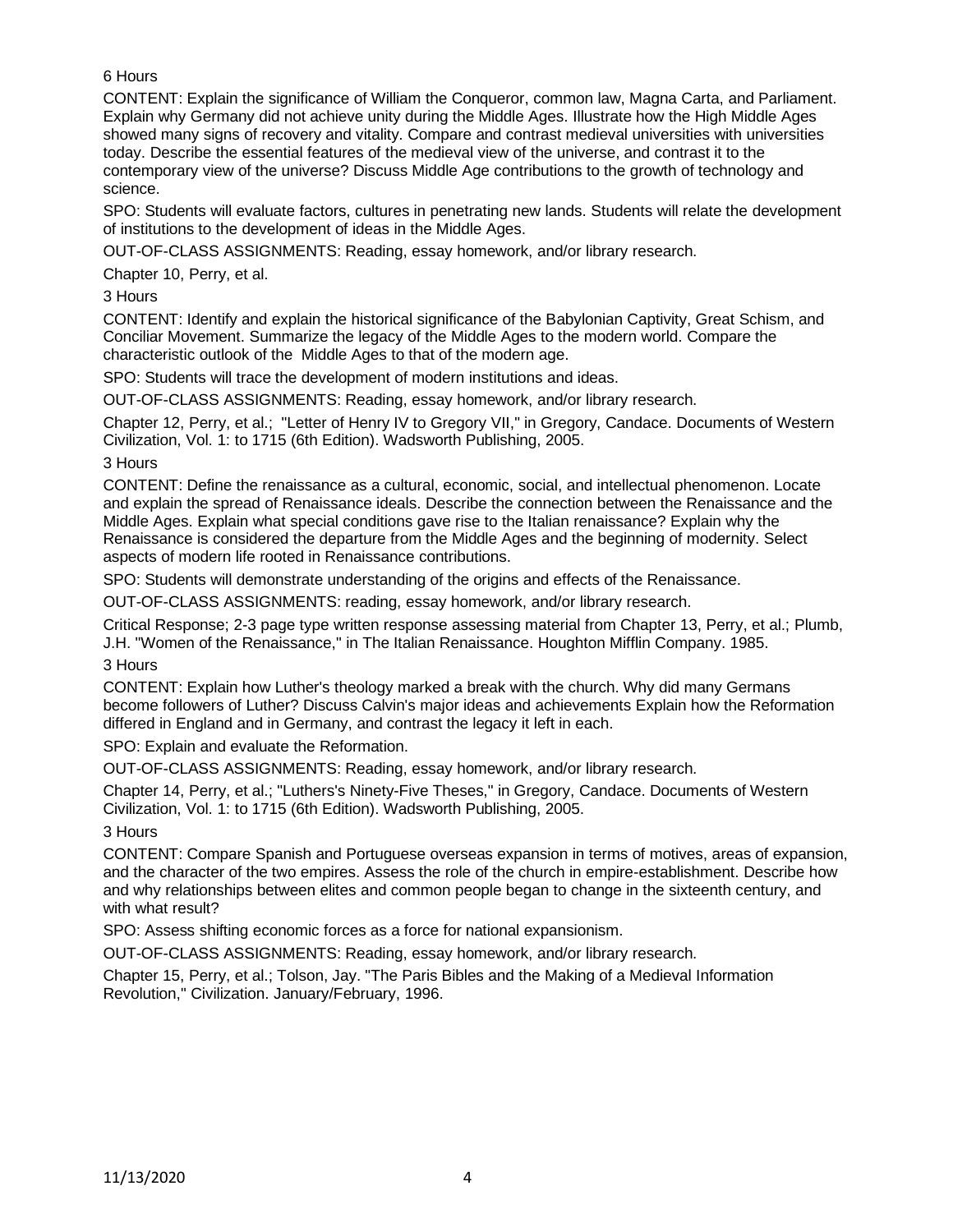3 Hours

CONTENT: Explain the role of the aristocracy in the formation of the European states. Categorize the reasons England moved in the direction of parliamentary government, while most countries on the continent embraced absolutism. Assess the statement, "Government, in the final analysis, is organized violence" in relation to 17th century Europe. Is this a fair assessment of early modern European governments?

SPO: Compare governmental systems and the nature of the societies governed.

OUT-OF-CLASS ASSIGNMENTS: Reading, essay homework, and/or library research.

Chapter 16, Perry, et al.

3 Hours

CONTENT: Explain the differences between the scientific understanding of the universe and the medieval understanding of it. Identify several ways in which the scientific method has changed life in your lifetime. Describe the major achievements of Copernicus, Kepler, Galileo, and Newton. Discuss the role of the Scientific Revolution in shaping a modern mentality. Debate the impact of The Age of Enlightenment. Discuss the essential characteristics of the political thought of each of Hobbes, Locke, Montesquiew, and Rousseau. Distinguish Enlightenment ideas and ideals from common practices of the period.

SPO: Explain and interpret the importance of the Enlightenment and its influence upon various institutions, individuals, and societies.

Chapter 17, Perry, et al.

OUT-OF-CLASS ASSIGNMENTS: Reading, essay homework, and/or library research.

Final Research Paper: 10-12 page formal research essay based on topic proposal and annotated bibliography turned in earlier in the term.

2 Hours Final

## **METHODS OF INSTRUCTION:**

Lecture, Film/Video, Class discussion, Small group collaborative projects, Guest speakers when appropriate and available, Panel presentations.

## **METHODS OF EVALUATION:**

Writing assignments Percent of total grade: 40.00 % Percent range of total grade: 40 % to 80 % Written Homework; Reading Reports; Term or Other Papers Problem-solving assignments Percent of total grade: 10.00 % Percent range of total grade: 10 % to 20 % Quizzes; Exams Skill demonstrations Percent of total grade: 10.00 % Percent range of total grade: 10 % to 20 % Class Performance/s Objective examinations Percent of total grade: 5.00 %

Percent range of total grade: 5 % to 20 % Multiple Choice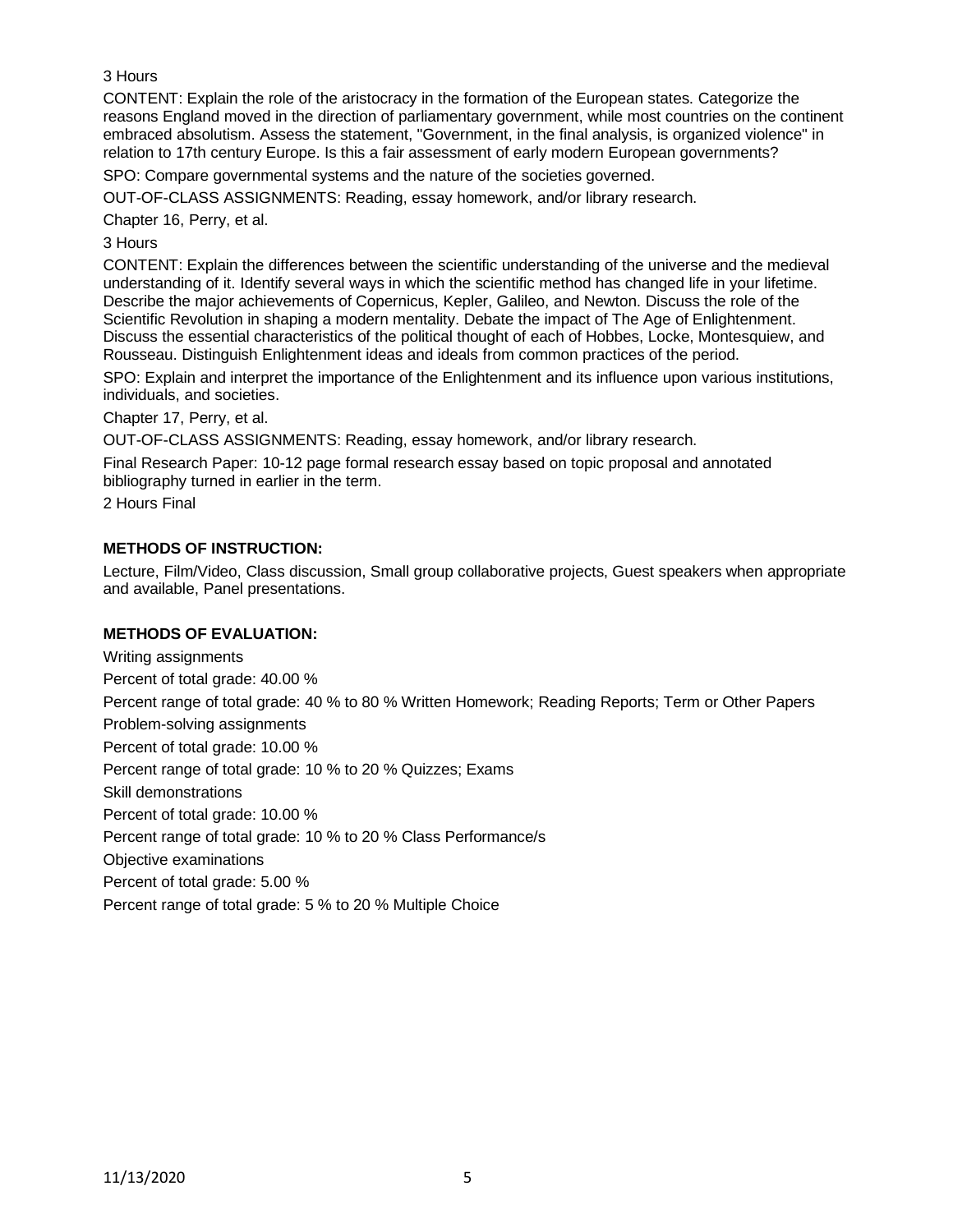### **OUT OF CLASS ASSIGNMENTS:**

Required Outside Hours: 3 Assignment Description: Reading homework Chapter 1, Perry, et al; Anthony, David. W. "Shards of Speech," "The Epic of Gilgamesh" in Documents of Western Civilization Required Outside Hours: 3 Assignment Description: Reading/essay homework Chapter 2, Perry et al. Required Outside Hours: 3 Assignment Description: Reading/essay homework: Chapter 3, Perry et al; Plato, "The Republic" in Documents of Western Civilzation "The Athenian Democracy and its Slaves" by Dimitris Kyrtatas Critical Response: 2-3 page type written response assessing material from week's reading Required Outside Hours: 3 Assignment Description: Reading: Chapter 4, Perry, et. al.; and Aristotle's "Politics" in Documents of Western Civilzation Research Proposal: Research topics and a list of at least 8 properly cited college sources. Required Outside Hours: 3 Assignment Description: Reading: Chapter 5 in Perry, et al.; and Arrian's "Alexander the Great" in Documents of Western Civilization Required Outside Hours: 3 Assignment Description: Reading: Chapter 6, Perry, et al.; and Livy "Romulus and Remus" in Documents of Western Civilzation Required Outside Hours: 6 Assignment Description: Reading, essay homework, and/or library research.? Chapter 7, Perry, et al.; and "The Deeds of Augustus," in Documents of Western Civilization Annotated Bibliography: Detailed annotations of at least 4 academic sources that will be used in research paper. Required Outside Hours: 3 Assignment Description: Reading, essay homework and/or library research.? Chapter 8, Perry, et al.; White, Meyers and Michael L. White. "Jews and Christians in a Roman World" Critical Response: 2-3 page type written response assessing material from week?s reading Required Outside Hours: 3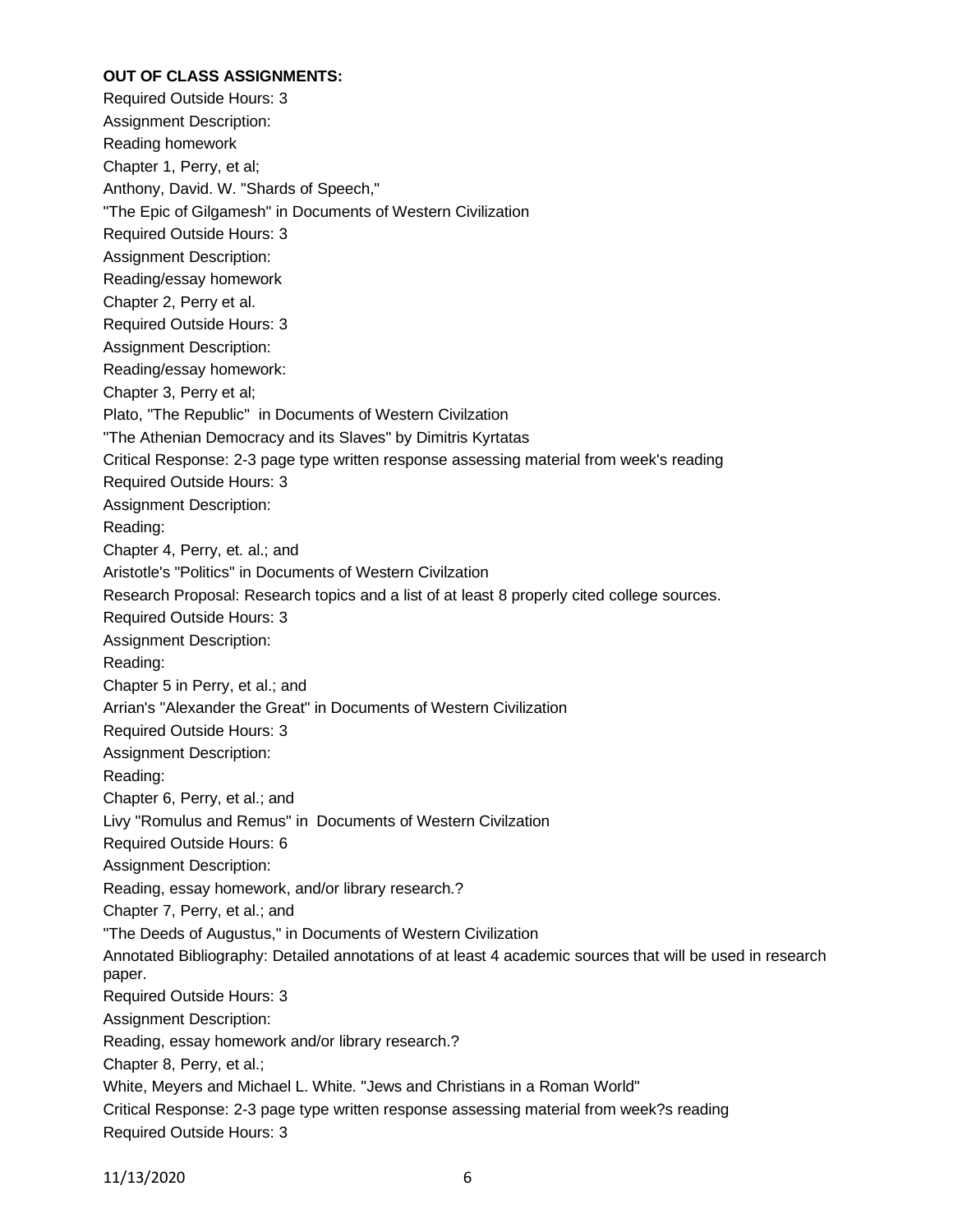Assignment Description: Reading, essay homework and/or library research.? Chapter 9, Perry, et al.; Meilser, Stanley. "The Golden Age of Andalusia Under the Muslim Sultans," Required Outside Hours: 3 Assignment Description: Reading, essay homework, and/or library research. Chapter 10, Perry, et al. Required Outside Hours: 3 Assignment Description: Reading, essay homework, and/or library research.? Chapter 12, Perry, et al.; and "Letter of Henry IV to Gregory VII," in Documents of Western Civilization Required Outside Hours: 3 Assignment Description: Reading? Chapter 12, Perry, et al.; and "Letter of Henry IV to Gregory VII,"in Documents of Western Civilization Required Outside Hours: 3 Assignment Description: Reading, essay homework, and/or library research.? Chapter 13, Perry, et al.; and Plumb, J.H. "Women of the Renaissance" Critical Response; 2-3 page type written response assessing material from week?s reading Required Outside Hours: 3 Assignment Description: Reading, essay homework, and/or library research. Chapter 14, Perry, et al.; and "Luthers's Ninety-Five Theses," in Documents of Western Civilization. Required Outside Hours: Assignment Description: Reading Chapter 16, Perry, et al. Required Outside Hours: 2 Assignment Description: Final Research Paper: 10-12 page formal research essay based on topic proposal and annotated bibliography turned in earlier in the term. Final Exam:

## **REPRESENTATIVE TEXTBOOKS:**

Required Representative Textbooks Perry, P., M. Chase, J. Jacob, M. Jacob, T. Von Laue. Western Civilization: Ideas, Politics, and Society. New York: Wadsworth Publishing,2015. Update text to most recent edition ISBN: 978-1305091412 Reading Level of Text, Grade: 14 Verified by: E. Luna